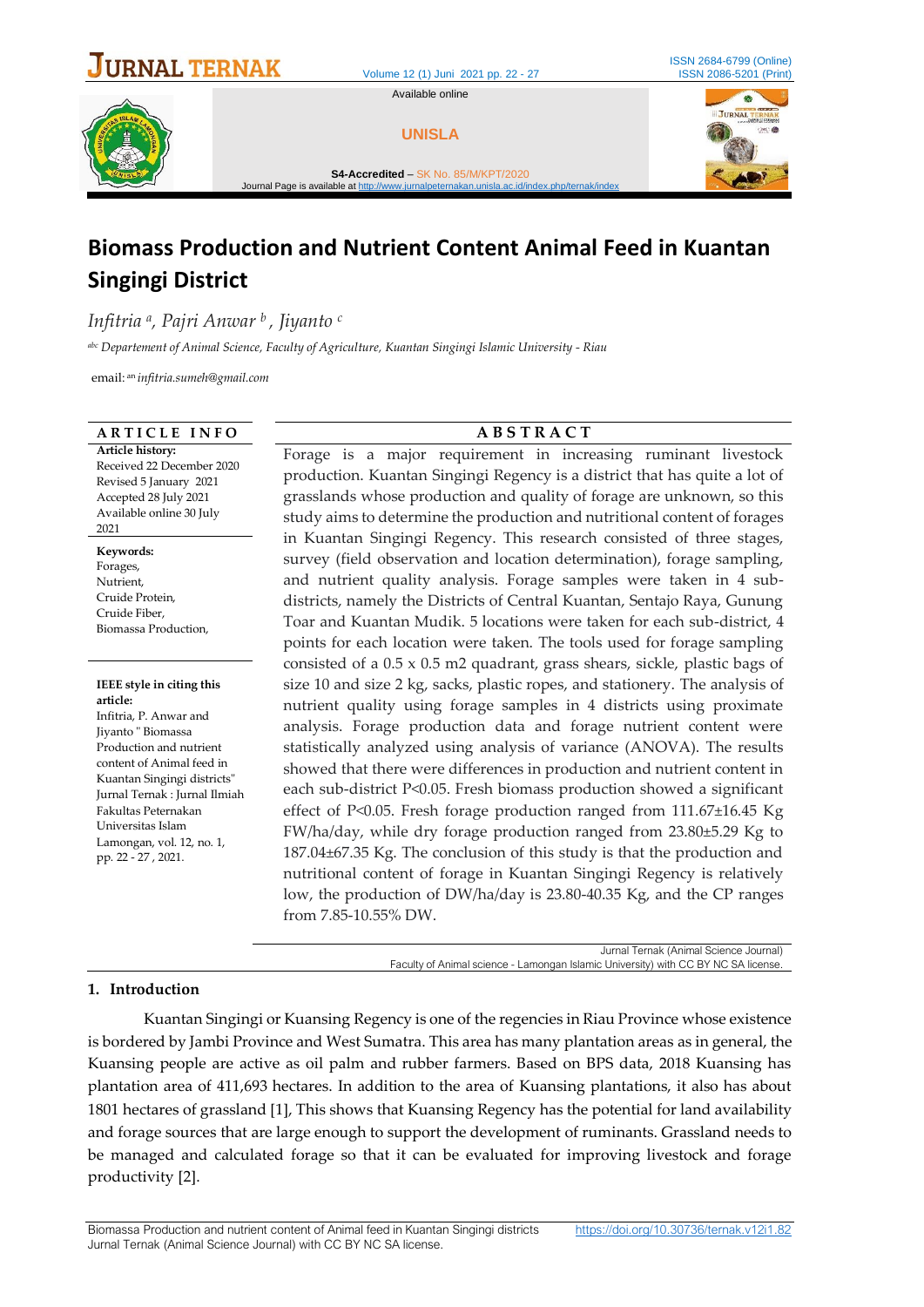Forage is the most important main component in livestock productivity. Forage, originating from plantations and grasslands in Kuansing Regency, is the main source of forage for ruminan animal feed. The resources available in the nature is related to livestock business [3]. The pasteur needs to know the botanical composition and storage capacity [4]. The natural resources such as forage are the main factors for the sustainability of livestock business [5]. Generally, people in Kuansing raise their livestock by releasing them, meanwhile, some of them are kept in cages in the afternoon. Cattle are housed at night with a pasture fattening system [6]. Nonetheless, until recently, these plantations and grasslands have not been studied in an effort to use them for the development of beef cattle, so the quantity and quality of feed that can be produced in Kuansing is unknown. In addition, at the recent time, there is no data on the amount of forage production in Kuansing Regency, so that the biomass production and nutritional content of the forage are not known. Therefore, the purpose of this study is to determine the production of biomass and nutrient content of forage that grows in Kuansing Regency.

#### **2. State of the Art**

## **2.1. Production and Greenery Nutrition**

Forage production is the ability of a land to produce forage in a field. A land has a different production depending on the area of land, the type of forage and nutrient content. Forage production of a different land is influenced by management factors such as environmental conditions and seasons. The seasons affect the production and nutritional content of forages [7]. Forage productivity is influenced by land factors that have the availability of forage for livestock [8].

# **3. Method**

#### *Research Procedure*

The research was carried out in Kuantan Singingi Regency, Riau Province from July to August 2020. The research was conducted in four sub-districts named Kuantan Tengah District, Sentajo Raya District, Gunung Toar District and Kuantan Mudik District. The determination of the location by purposive sampling method was deliberately based on considerations of regional location and strata [9]. The study used the RAL method, a completely randomized design with four treatments and five replications. This research was conducted in 3 (three) stages, the first stage was to conduct a survey by direct observation to the 4 sub-districts located in Kuantan Singingi district, they are the districts of Kuantan Tengah, Sentajo Raya, Gunung Toar and Kuantan Mudik. The second stage was to take forage samples which were divided into 4 sub-districts with each sub-district taken as many as 5 villages as sampling locations, each location was taken 5 sample points using a 0.5 x 0.5 m2 quadrant. The third stage was calculating forage biomass production and preparing samples for analysis of nutrient content. The analysis of nutrient content was conducted at the UNAND Padang Campus.

# *Sampling Location Determination Survey*

The survey was conducted to observe the land that would be used as a research sampling location and to get a clearer picture of the location of each area. The survey was carried out in four selected districts.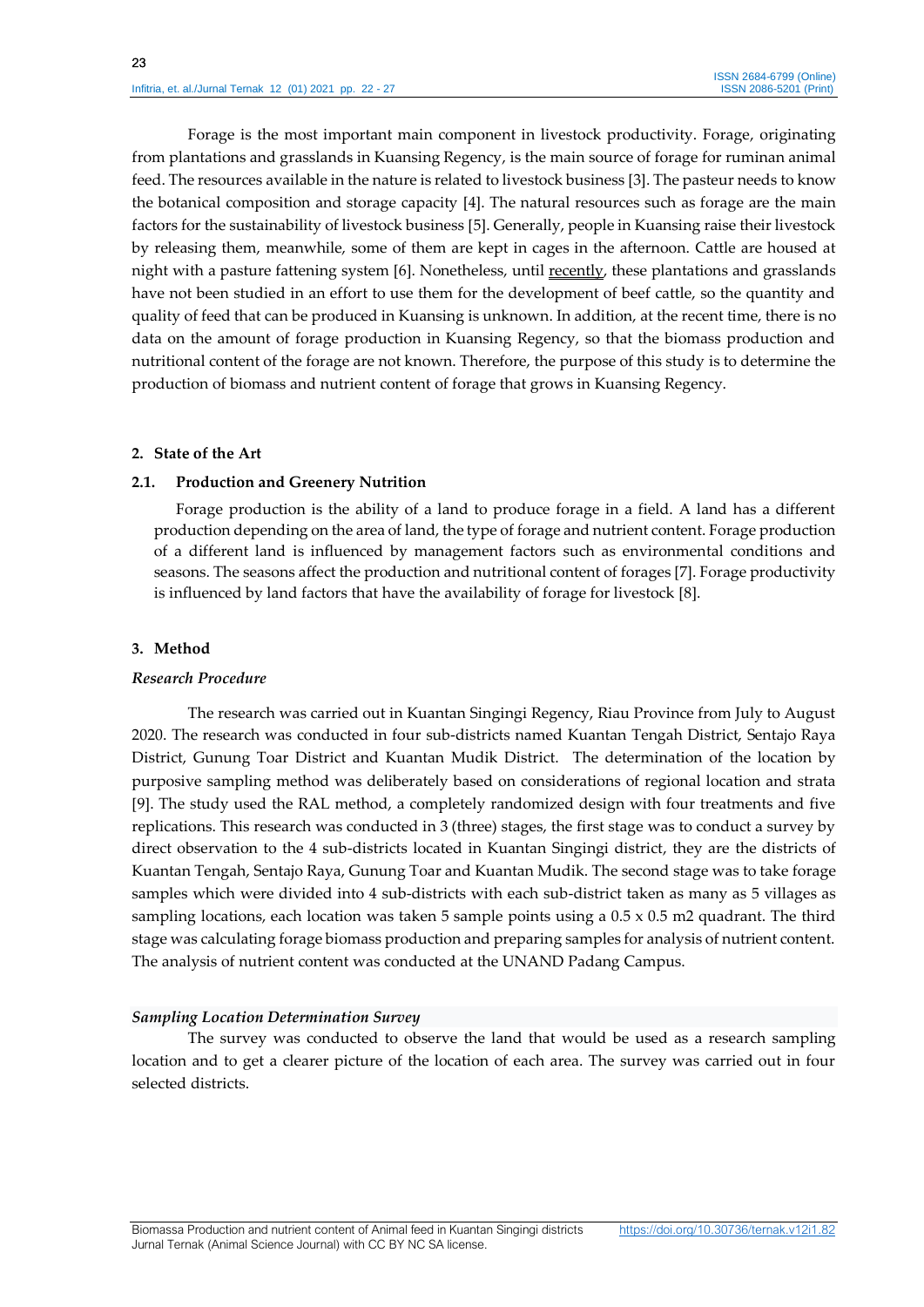#### *Forage Sampling*

Forage sampling consisted of 4 sub-districts, each sub-district took 5 villages, each village took 5 location points. Side taking with a quadrant (plate meter) measuring 0.5 x 0.5 m2. The quadrants were placed diagonally at random at each selected point. Furthermore, all forage plants that were in the quadrant were cut as high as 5-10 cm from the ground surface or until they were snatched by livestock [10]. The forage that has been cut is then put into a plastic bag, then tied and labeled. The forage is then brought to the laboratory to be weighed.

## *Forage Biomass Production Calculation and Sample Preparation for Nutrient Content Analysis*

The forage that has been weighed freshly to calculate the product in the biomass. The biomass production was calculated by the formula [11]. The analysis of the nutrient content began with cutting the plant 2 to 3 cm long with a knife (machete) and using a cutting board as the base. The forage that have been cut was composited to mix evenly and then put into aluminum foil which was designed like a box with a size of  $27 \times 11.5 \times 5.5$  cm and weighed until the weight reached 150 g with 3 replications. The plant samples were then dried in an oven at a temperature of 60 – 65oC or in sunlight for 48 hours or until the stems of the plants were easily broken. The forage that have been in the oven was then weighed dry and mashed using a blender until it become flour.

## *The Analysis of Food Substances*

Forage samples that had been in the form of flour were then analyzed for nutrient content. The content of food substances analyzed were Dry Matter (BK), Ash, Crude Protein (PK), Crude Fiber (SK) [12].

# *Data Analysis*

The data were statistically analyzed using a completely randomized design (CRD) with 4 treatments and 5 replications using analysis of variance (ANOVA) [13]. Data processing using SPSS 20.0 Statistical Software.

#### **4. Results and Discussion**

The Forage Biomass Production

| District | Area of<br>Land | Biomass Production (kg) |                      | Carrying Capacity  |                   |  |
|----------|-----------------|-------------------------|----------------------|--------------------|-------------------|--|
|          | Ha              | FW/ha/day               | $DW/$ ha/day         | ST/ha              | ST/area           |  |
| КT       | 1025,56         | 187.04±67.35a           | $40.35 \pm 17.05a$   | $4.98 \pm 2.10a$   | 5901.90±10472.62  |  |
| SR       | 1018,80         | $112.39 + 21.62h$       | $23.80\pm5.29b$      | $2.94 + 0.65h$     | 3126.73±2421.14   |  |
| KM       | 4026,20         | $111.67+16.45b$         | $24.15 \pm 5.96$     | $2.98 \pm 0.74$    | 12864.73±21651.79 |  |
| GT       | 856,20          | 135.03±26.83ab          | $30.16 \pm 10.71$ ab | $3.72 \pm 1.32$ ab | 3599.57±3614.86   |  |

# Table 1. Biomass Production and Carrying Capacity based on Dry Matter

Keterangan : KT (Kuantan Tengah), SR (Sentajo Raya), KM (Kuantan Mudik), GT (Gunung Toar)

The forage biomass production was forage production produced by a land or area at a certain time. The forage biomass production can be calculated per day, month and year. The forage biomass production per ton/ha/year was obtained by calculating the production of fresh forage in one year.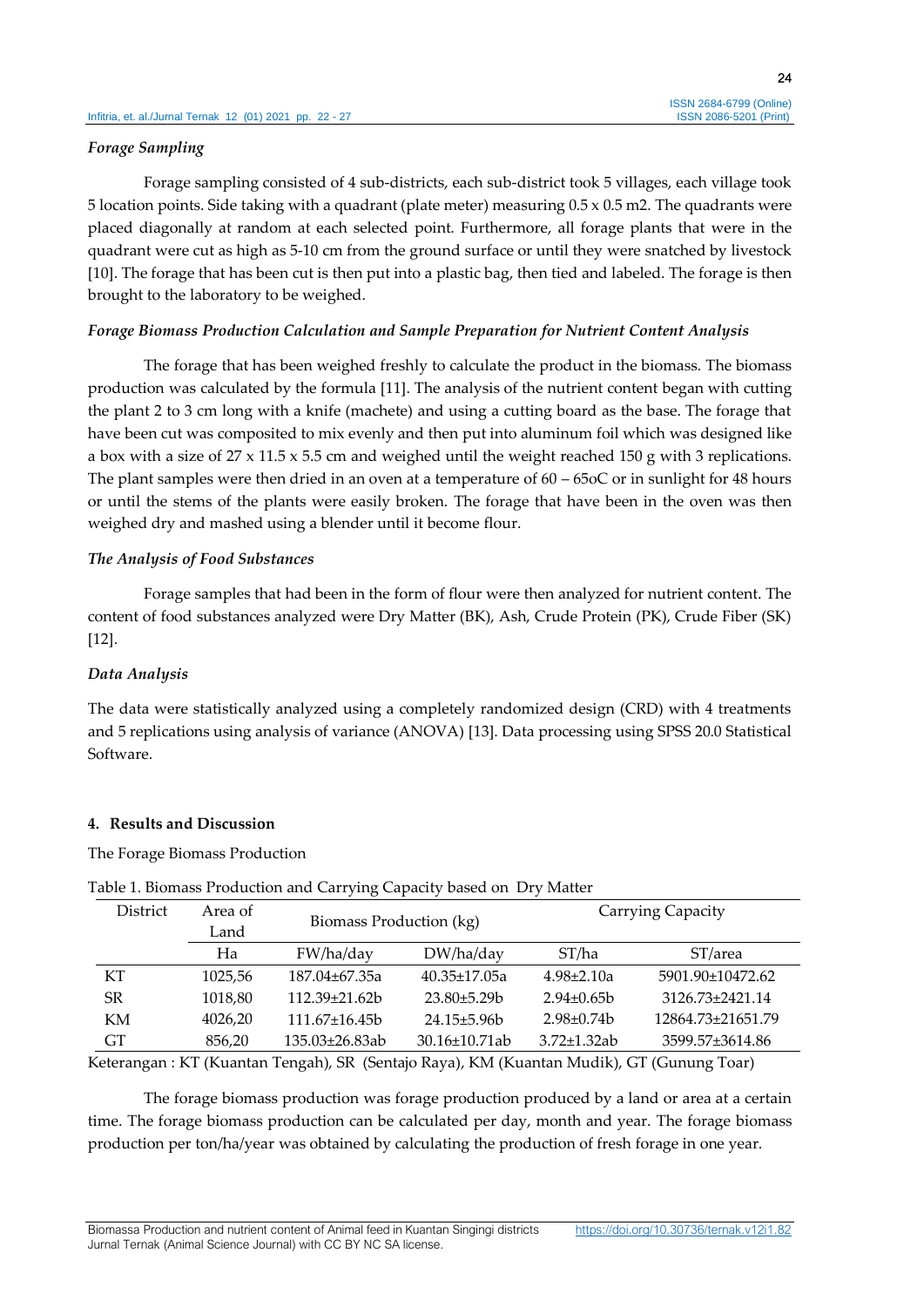The fresh biomass production was used to determine the production of grass on a land within one year. The fresh forage production in Table 1. showed the different production in each sub-district. The fresh biomass production showed a significant effect of P<0.05. The production of fresh forage ranged from 111.67±16.45 FW/ha/day to 187.04±67.35 FW/ha/day, while production of forage DW/ha/day ranged from 23.80±5.29 to 187.04±67.35. The highest forage production is found in the village of KT Kuantan Tengah. The differences in fresh forage production per FW/ha/day and DW/ha/day were caused by the diversity of forage grown in the field and management. Good management would produce maximum forage production. [7] stated that the growth and production of forage is influenced, climate and management. In addition, seasonal factors also affect forage production. Season affects biomass production and nutritional quality of forage feeds [7]. Natural forage production is also relatively decreased in the dry season so that it will directly affect livestock productivity.

The carrying capacity is the ability of a land to accommodate livestock to be reared. The holding capacity of livestock in Kuansing Regency ranged from 2.94 to 4.98 ST/ha, while the holding capacity based on land area ranged from 3126.73 to 12864.73 ST. The storage capacity was closely related to the production of forage biomass. The size of the carrying capacity of a land was determined by the production of forage biomass produced. The higher the forage production, the higher the capacity. [14] stated that the number of livestock carrying capacity on a land was determined by the high level of forage production per unit area of land.

The yield of dry forage biomass production per day when compared to the yield at BPTU-HPT Padang Mengatas looks lower, this is presumably because forage management in Kuansing Regency has not been managed properly and forage is allowed to grow without treatment such as fertilizer. In addition, the natural forage factor that grows in the field and forage that grows around oil palm plantations, rubber plantations, swamps and vacant land that has not been managed, so that forage production in Kuansing Regency is not optimal. The dry biomass production of BPTU-HPT Padang Mengatasa is 116.70 Kg/DW/ha/day in the rainy season and 73.22 Kg DW/ha/day in the dry season, with a land area of 208.41 Ha[7].

Forage Nutrient Content

| <b>District</b> | Water Content | DM content       | Nutrient (% DM)   |                    |                    |
|-----------------|---------------|------------------|-------------------|--------------------|--------------------|
|                 | (%FW)         | (%FW)            | Ash               | СP                 | CF                 |
| KT              | 78.78+1.51    | $21.22 + 1.51$   | $9.43 \pm 1.19 b$ | $10.55 + 1.57a$    | $25.76 \pm 1.07$ a |
| SR.             | 78.88±2.31    | $21,12\pm2,31$   | $9.90 \pm 1.48 b$ | 9.78+0.91ab        | 25.96+0.78b        |
| KM              | 78.57±3.01    | $21.43\pm3.01$   | 8.76±0.93ab       | $7.85 \pm 1.12$ bc | $25.82\pm0.85b$    |
| <b>GT</b>       | 78.05±3.56    | $21.95 \pm 3.56$ | 7,33±0.68a        | $8.63 \pm 0.30c$   | $28.09\pm1.26b$    |

Table 2. Biomass Production and Forage Nutrient Content ini Kuantan Singingi District

Note: Different superscripts in the same column show different effects. KT (Kuantan Tengah), SR (Sentajo Raya), KM (Kuantan Mudik), GT (Gunung Toar). CP(Crude protein) CF (Crude fiber). DM (Dry Matter). FW (Fresh Weight).

Nutrient content is an important factor in evaluating forage. The nutritional content of forages growing in plantation and grassland areas in each sub-district is presented in Table 2. Based on statistical analysis of forages in Kuansing Regency, it looks different (P<0.05), on the nutritional quality of CP, CF and Ash.

The results of the analysis of the nutrient content of forages in Kuantan Singingi Regency look varied. The high and low nutrient content of forage is influenced by the type of forage. The results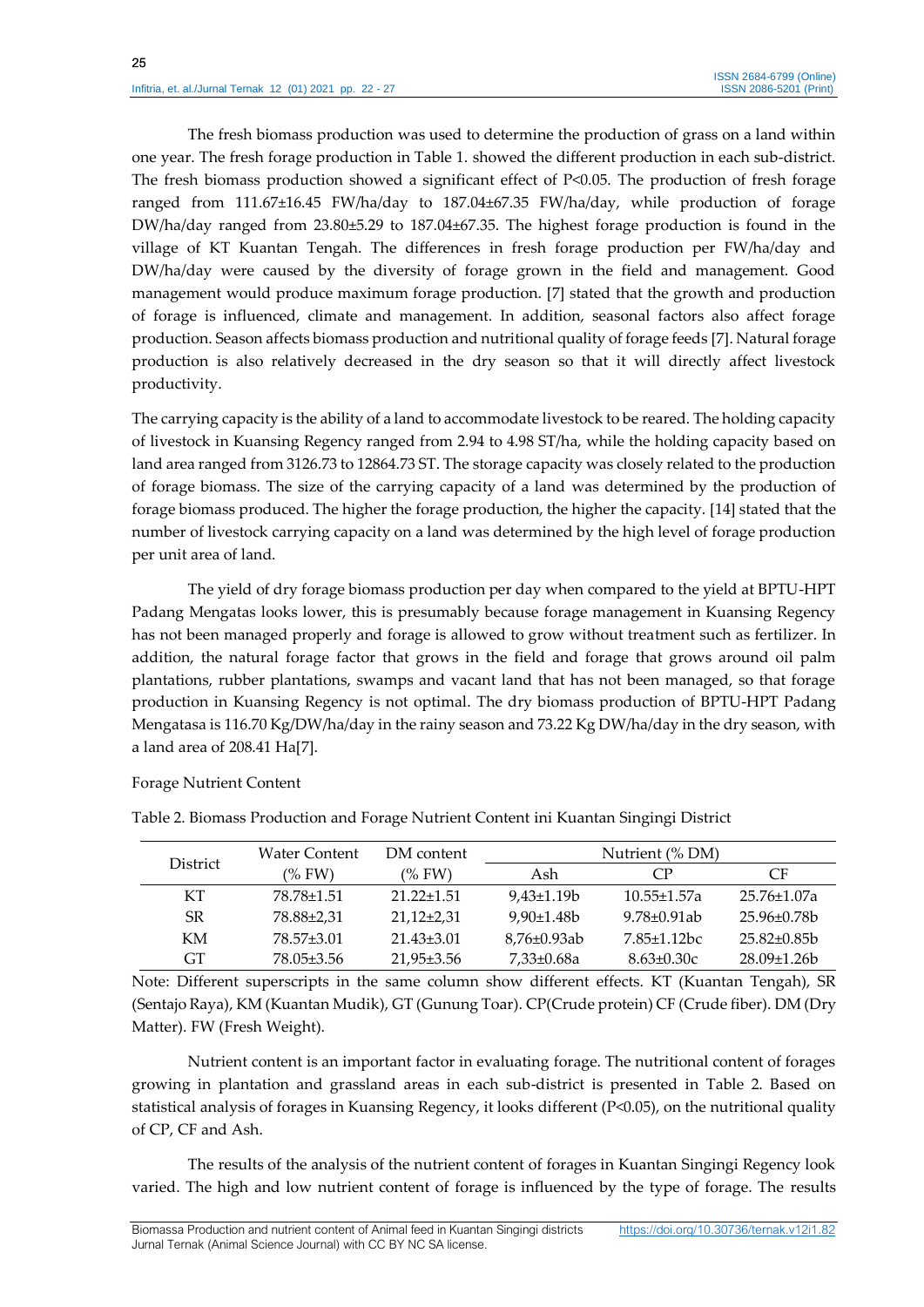#### Infitria, et. al./Jurnal Ternak 12 (01) 2021 pp. 22 - 27

26

showed that the dry matter forage ranged from 21.12±2.31 to 21.95±3.56. This shows that the CP forage in Kuansing Regency does not show a significant difference, while the CP shows a significant effect (P<0.05). ±1.12. The CP content of natural forages is not much different from the CP content in other areas. This result is not far from the results of research [15] in [7] which reported that the content of grass land has a BK content ranging from 16.01% to 80.41% while the CP content ranges from 2.71% to 9.48%. This CP content fluctuates according to changes in seasons, age of forage and natural conditions. At the end of the dry season the CP forage is 2.26% and the rainy season is 8-10%.

The highest content of ash and crude fiber was found in Sentajo Raya District, namely 9.90±1.48 Ash. The highest crude fiber was found in Gunung Toar District, namely 28.09±1.06 and the lowest was found in Central Kuantan District, namely 25.76±1.07. The nutritional quality of forage depends on the composition and type of forage that grows in the field, in addition to the factors of plants growing in nature, soil conditions, water availability, fertilization, cultivated plants and also the cutting phase of forage. [7] stated that the high and low content of nutrients in grass land was caused by environmental factors, rainfall, fertilization and also the difference in forage cutting time. [16] said that the factor causing the low crude protein content and high crude fiber content was the undegrazing condition so that the plant vegetation experienced aging.

The nutritional content of forage in Kuansing Regency was relatively low, this was because the forage comes from natural forage that grows in the field. [16] stated that the productivity of livestock fed natural grass forage was not sufficient for the nutritional needs of livestock [17] and [18] stated that livestock nutrients are not sufficient and cannot be fulfilled if it comes from forage that grows in the field/natural grass, in addition, livestock during the growth period show low body weight growth. The nutrient content of the forage in Kuansing Regency was almost the same as the study [7], higher than the study [16] and lower than the study [11] , that the nutrient content of forage in the grazing fields of BPTU-HPT Padang Mengatas was around 9.24 in the rainy season and 11.50 in the dry season [7], CP 6.31-6.63 nutrient content of forage growing in North Lore Pasture, Poso District [16] , nevertheless, compared to the previous study, [11] the CP ranged from 7.72-18.7%. In addition [19] stated that the nutritional content of natural grass forage in BKPH Kebasen Banyumas was DM 24.68%, ash 14.26%, CP 8.90% and CF 33.31%. The high and low protein content of forage in Kuansing Regency was thought to be due to the various types of forage and management that has not been managed properly and fertilization factors. It was also caused by the influence of the season. Forage production which was influenced by different seasons was one of the obstacles in raising livestock[20].

#### **5. Conclusions**

Biomass production and forage nutrient content in Kuantan Singingi Regency are relatively low, with production of DW/ha/day 23.80-40.35 Kg, and CP ranging from 7.85-10.55% DM.

#### **6. Acknowledgment**

The author's gratitude goes to the Kemenristek Dikti trough Hibah PDP 2020 No 8/E1/KPT/2020.

#### **7. References**

- [1] BPS, *Kabupaten Kuantan Singingi Dalam Angka*. kuansing, 2018.
- [2] V.H. Hae, M.M Kleden, and S.T. Temu, "Produksi, Komposisi Botani dan Kapasitas Tampung Hijauan pada padang Penggembalaan Alam Awal Musim Kemarau," vol. 7, no. 1, pp. 14–22, 2020.
- [3] N.M. Sengkey, A.H.S. Salendu, E. Wantesan, P.O.V. Walelelng, "Potensi Pengembangan